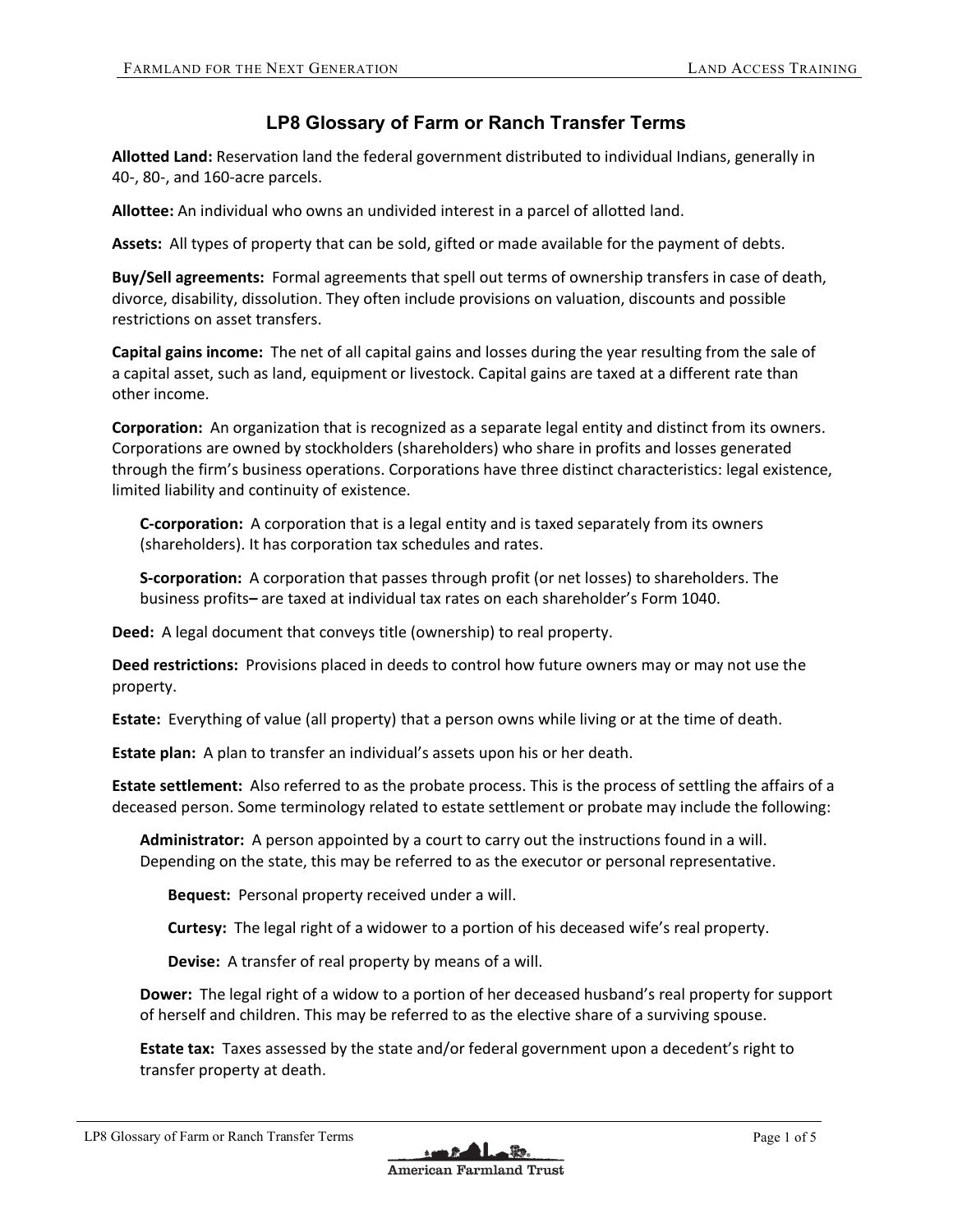**Executor:** A person named in a will to carry out its instructions; if male, the person is called an executor, and if female, the person is called an executrix. Depending on the state, this may be referred to as the administrator or personal representative.

**Heirs:** Those designated by law to receive the property of the deceased either by the terms of a will or state law.

**Personal representative:** A person appointed by a court to carry out the instructions found in a will. Depending on the state, this may be referred to as the executor or administrator.

**Probate court:** A court of law with the authority to verify the legality of a will and carry out its instructions.

**Equal vs. equitable or "fair" distribution:** In farm transition or estate planning, an "equal" distribution means that property is divided in equal percentages among heirs. In an equitable or fair distribution, property may be divided based upon the contributions and needs of the heirs; the monetary values of the shares may be different.

**Farm succession:** The process of transitioning ownership from one generation to the next. The elements of a comprehensive plan for succession include: financial security, management continuity, ownership transition, leadership development and estate planning.

**Farmland transfer:** Indicates the passing of farmland and/or a farm business from one generation or owner to another. Often interchangeable with "farm succession" and "farm transition." Specific mechanisms of farmland transfer may include the following:

**Bequest:** This is a transfer at death by the terms of a will or trust and once the estate is settled. A bequest may be made to more than one person and those may result in fractionated ownership. Here as well, some bequests may contain conditions or restrictions (for agricultural use), but most generally do not.

**Combination:** In many instances (especially with family transfers), there is often a combination of sale, lifetime gift and bequest to effectuate the transfer of assets, including land. This scenario is less likely in nonfamily transfers.

**Gift:** Transfer without any payment. Some gifts may have conditions (such as requiring active farming or ranching), but in most cases, an outright gift transfers all ownership rights unless the donor (making the gift) retains some or all the rights to use the property for their lifetime, which is known as a life estate or life's use. Gifts are either present/immediate, gift with retained life use or bargain or discounted price**.**

**Sale:** Purchase for value, usually a negotiated price and terms that are "agreed to" by the parties to the transaction. More likely in nonfamily transactions. Critical issues will be the price (amount and how it's determined) and the terms – either all at the closing or payments over a period of time. Sales are either immediate (during lifetime), installments (payments over time) or phased (sale of portions of the real estate assets).

**Transfer upon death:** Upon death the decedent's property will transfer according to the terms of the deed, will or trust documents left by the decedent, or "intestate" for someone who dies without a will. When someone dies intestate their property passes according to applicable state law, or for

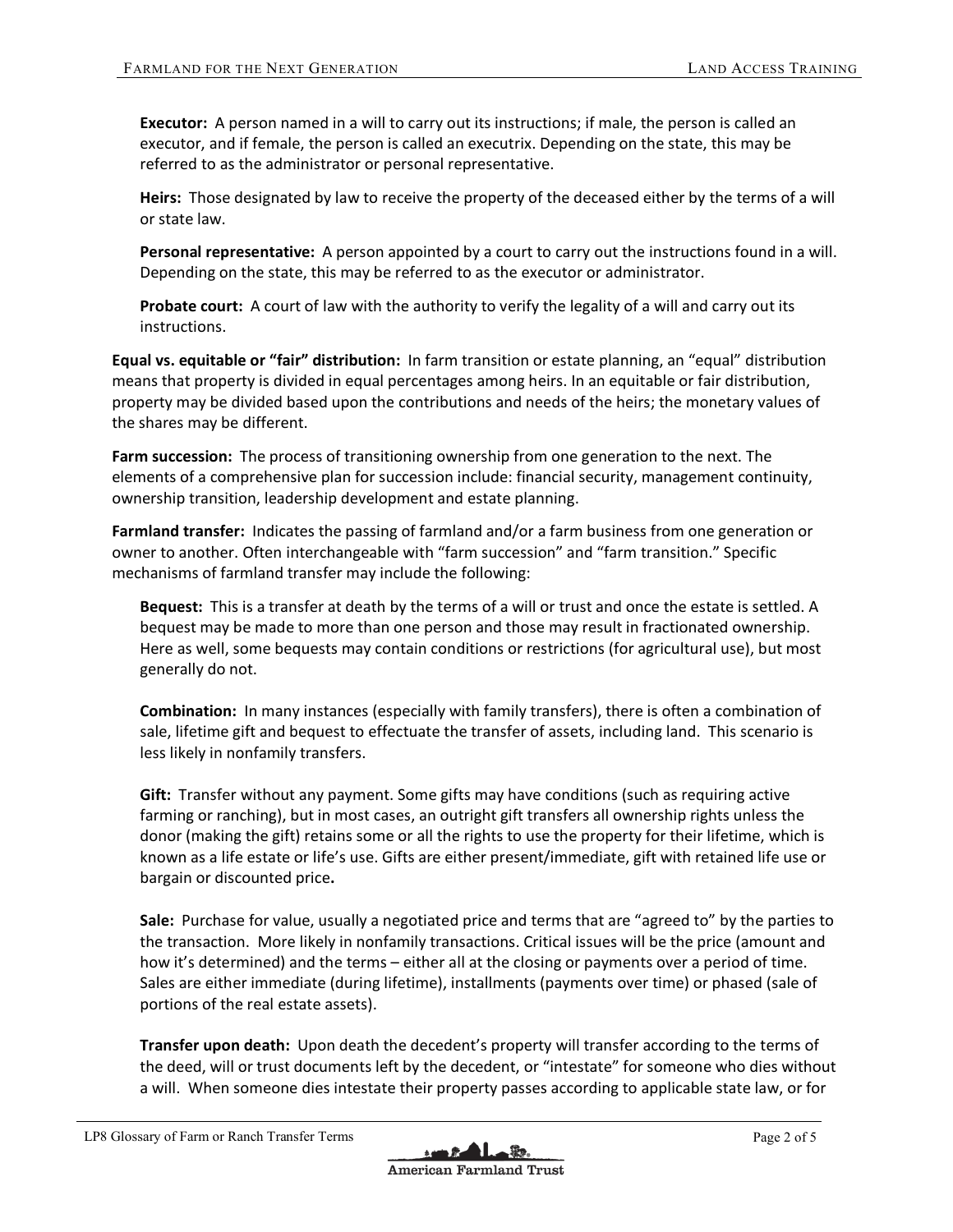some Indian Land according to tribal or federal law. It is common for property that passes intestate to pass to multiple heirs and thus the title becomes fractionated.

**Fractionated Ownership (Fractionation):** When a trust parcel is owned by more than one owner as undivided interests. Fractionated ownership results from ownership interests being divided again and again when an owner of the interest dies without a will providing for the distribution of the asset. Trust parcels with fractionated ownership often have hundreds, sometimes thousands, of owners. By law, a majority of owners must agree to a particular use of the land, making it difficult for any one of the owners to use the land (i.e. for farming, building a home or starting a business).

**Heirs' property:** Indicates a landowner who died without a will. Consequently, the land is owned "in common" by all the heirs and state law determines who will inherit the land. The state laws that decide how an estate is distributed among surviving heirs are called "intestacy laws" which means the laws of descent and distribution. Over time, when land is passed down through the generations without a will and each of these co-owners own a fractional (or partial) interest in the land. These interests are undivided because the land has not yet been subdivided, so no co-owner can claim ownership of a specific portion of the land.

**Inheritance tax:** A state or county tax levied on a person who inherits. The rate of taxation depends on the size of the inheritance and the relationship between the person who inherits and the deceased. Inheritance tax laws vary state by state. Some states have no inheritance tax and some states have county inheritance taxes. In contrast to inheritance tax, an estate tax is levied on the estate before passing to heirs or beneficiaries.

**Intestate**: Leaving no legally valid will.

**Limited Liability Company (LLC):** A business structure that combines the limited liability feature of a corporation with the pass-through feature of a partnership or sole proprietorship.

**Tax basis:** The amount of the landowner's capital investment in property for tax purposes and is used to figure depreciation, amortization, depletion, casualty losses and any gain or loss on the sale, exchange or other disposition of the property.

**Tenancy in Common:** The most common form of ownership of rights to land held in trust for Native Americans. Tenants in common have unity of possession, which means that every owner has an equal right with their co-owners to the land as long as they live. A tenant in common has an undivided interest in the whole property as if they were the sole owner, and can transfer their interest by gift, sale or will. A tenant in common can also decide who will own their interest when they pass away.

**Testate:** Having made a legally valid will.

**Title:** The right to or ownership of something. Terminology related to title may include:

**Deed:** A written document that, when properly executed and delivered, conveys title to real property

**Marketable title:** Title that is free from encumbrances and any reasonable doubt as to the owner. Property with marketable title can be sold or mortgaged readily

**Title by descent:** Laws that direct how a deceased's assets shall be divided to heirs when no will exists.

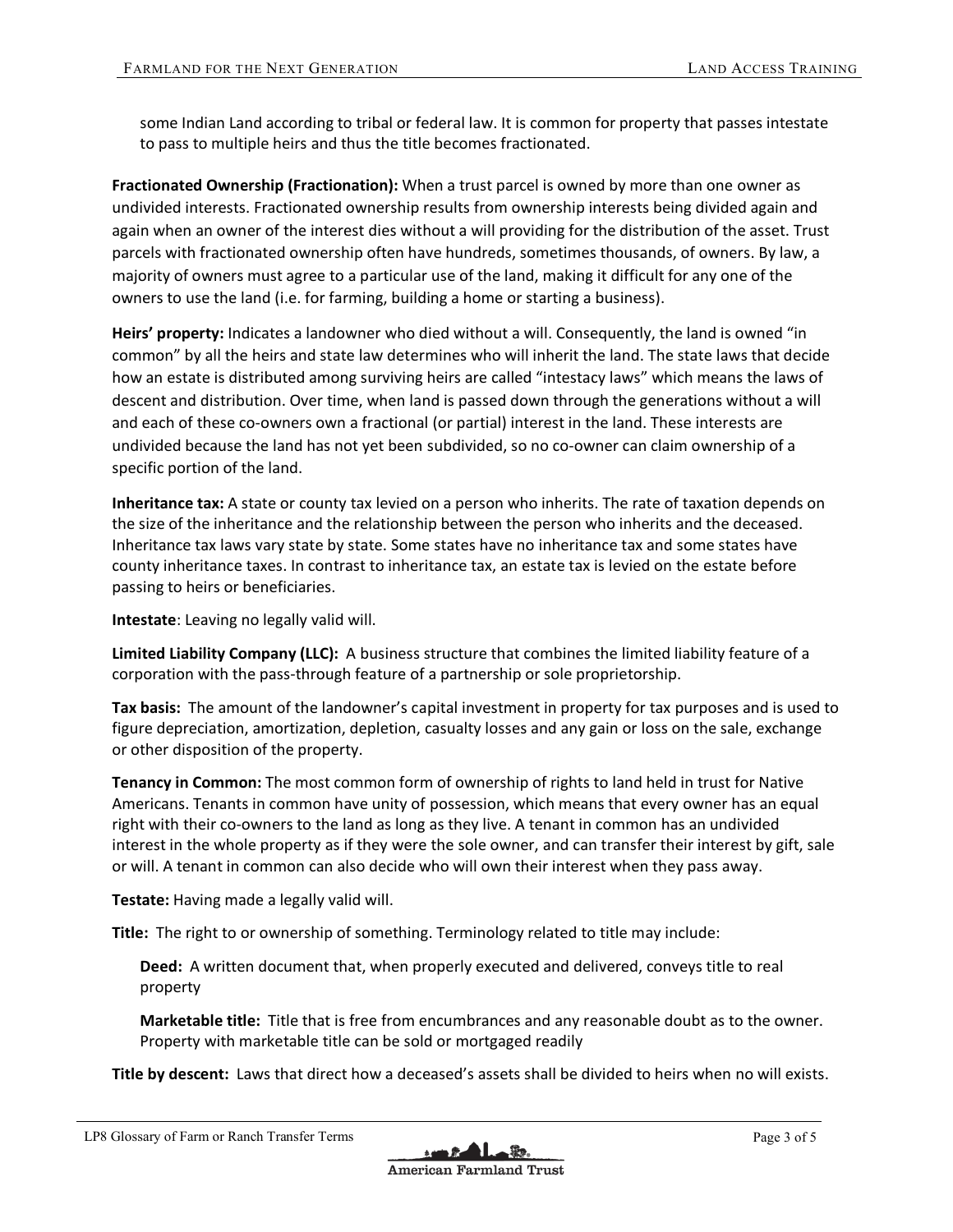**Transfer on death (TOD):** Designation on securities or life insurance that allows the naming of a beneficiary to receive them upon the death of a party.

## **Transfer through will or trust**

**Outright bequest of property:** Through sole or joint ownership (usually with siblings, or siblings and the surviving spouse)

**Property conveyed to a trust:** Through terms of the trust will determine use and future ownership

**Right to purchase at a specified price:** Either pursuant to the will or a buy/sell provision

**Trust:** Ownership and control of property by a third party (trustee) who manages the property and pays the income to a named beneficiary according to the instructions given by the person setting up the trust and who transfers property into it. Terminology related to trusts may include the following:

**Fiduciary:** A person in a position of trust, responsibility and confidence for another. This is the standard of care or obligation for the trustee.

**Trust corpus:** The subject matter of the trust. Definite and ascertainable property that is transferred to the trustee.

**Trustee:** A person or institution who holds property in trust for another.

**Trustor:** Maker of a trust.

Different types of trusts include:

**Generation-skipping trusts:** Trusts that are used to provide income to a generation or two of heirs, with the property eventually passing to individuals two or three generations down the line.

**Inter vivos trust (living trust:** A trust that takes effect during the life of its creator. However, the trust may continue after death.

**Living trust:** A trust established during the lifetime of the grantor.

**Testamentary trust:** A trust that is intended to come into existence at death. Its purpose is to provide for the management of property after death. They often are contained in an individual's will.

**Revocable trust:** A trust that is included as part of the taxable estate, can be revoked any time, is flexible and the most common form of advanced estate planning. The revocable trust can take on many different versions and may require special language to work through tax planning with a large taxable estate.

**Irrevocable trust:** A trust that is irrevocable and is not counted as part of the taxable estate. This trust should be used sparingly and only if the estate has significant tax problems. Once assets are put into the irrevocable trust, they cannot be removed, and the owner forever loses control, access and the benefit of the items placed in an irrevocable trust.

**Life insurance trust:** This is a special irrevocable trust that holds life insurance policies to exclude them from the gross estate. When a policy is not in the irrevocable trust and the decedentmaintained control, it is counted as part of the gross estate.